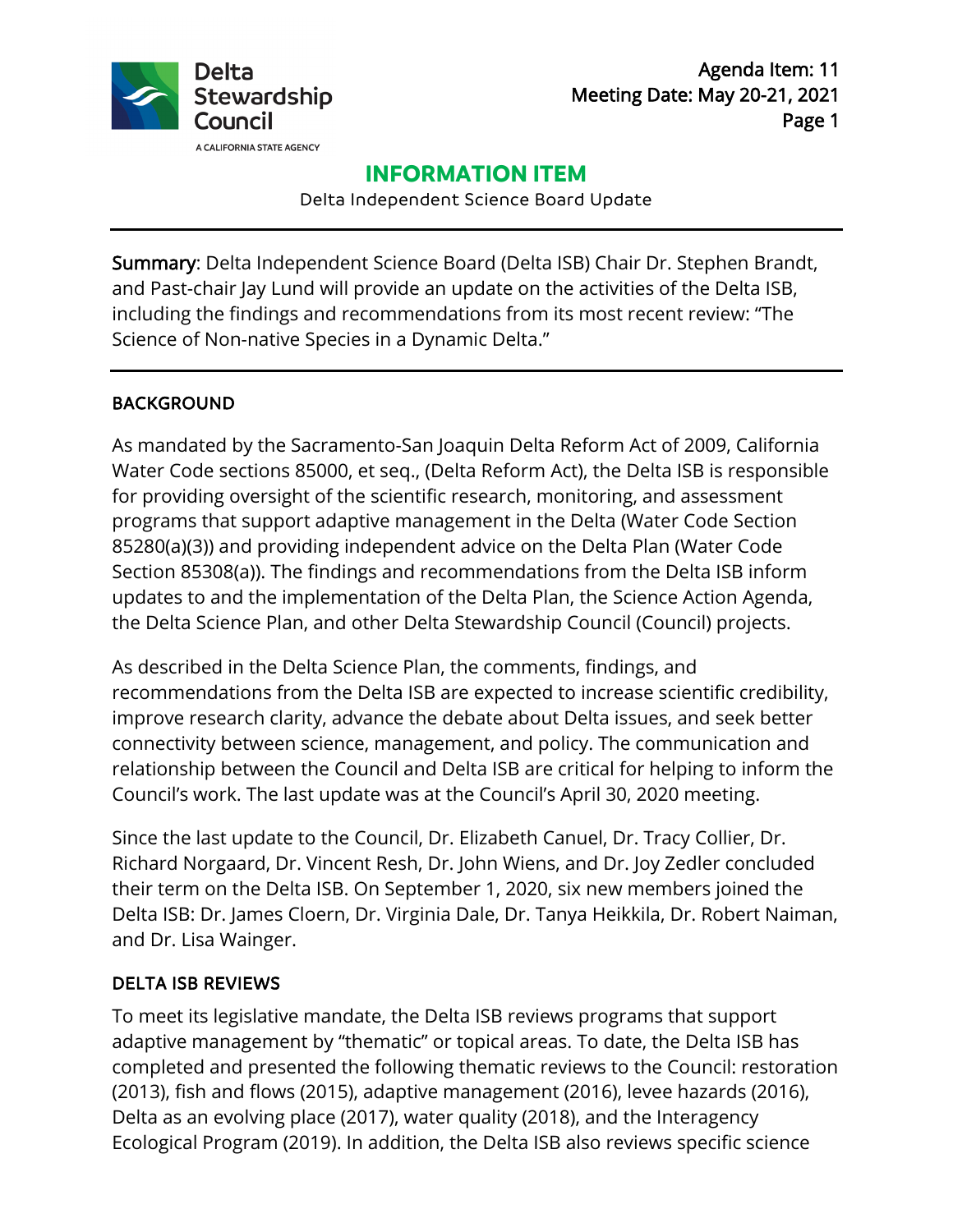documents related to adaptive management or the Delta Plan. These reviews can be either self-initiated or based on a specific request from an individual or entity.

### Findings and Recommendations from "The Science of Non-native Species in a Dynamic Delta"

Since the last update to the Council, the Delta ISB completed a thematic review on non-native species (2021). This review aims to improve the scientific understanding needed to help agencies prevent and manage the threats and consequences of non-native, invasive species in Delta lands and waters. The Delta ISB conducted this review because the invasion of new non-native species threatens to compromise the Delta Plan's coequal goals. The importance of this issue was recognized in the Delta Reform Act, which stipulated that the Delta Plan should support restoration of a healthy ecosystem by promoting "self-sustaining, diverse populations of native and valued species by reducing the risk of take and harm from invasive species." Reducing the impact of non-native species is also a core strategy highlighted in the draft amended Ecosystem chapter of the Delta Plan. [1](#page-1-0)

The information-gathering process for the non-native species review included an extensive literature review, two panel discussions, each composed of five experts who explored the state of science, and public comments. Additionally, Delta ISB members participated in several workshops, scientific sessions, presentations, and discussions with state and federal science managers. Based on the findings from this review, the Delta ISB's overarching recommendation is to encourage a broader, more forward-looking, integrated approach to non-native species science in the Delta with specific consideration of climate change. Non-native species are a fundamental part of the Delta ecosystem and a fundamental driver of ecosystem change. New invaders could disrupt essential services to Delta stakeholders. A highlevel, coordinated approach to the science and management of non-native species would address this growing problem. To address the overarching recommendation, the Delta ISB offers seven specific recommendations:

- 1. Develop and test a comprehensive, spatially explicit, food-web model that is Delta-wide in scope and tied to environmental driving forces and conditions.
- 2. Define and prioritize detailed short-term and long-term science project needs to improve understanding and management of established invaders by conducting a series of focused workshops or syntheses.
- 3. Identify and prioritize species that pose the greatest immediate and longterm threats to the Delta and re-evaluate this list regularly.

<span id="page-1-0"></span><sup>1</sup> <https://www.deltacouncil.ca.gov/delta-plan/amendments>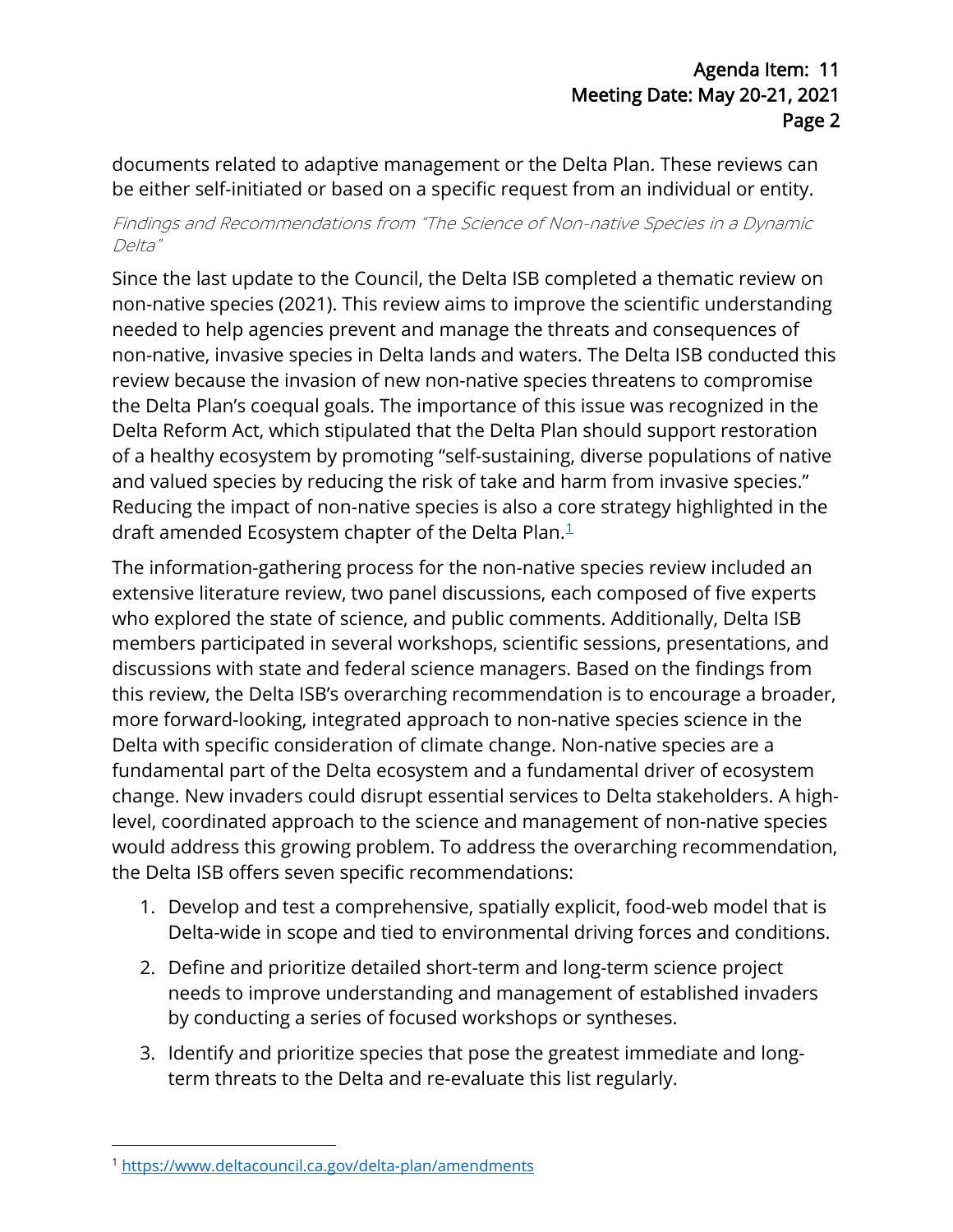- 4. Go beyond individual species management and address how to set ecosystem-level goals that recognize an ever-changing species pool and high uncertainty.
- 5. Evaluate threat assessments for invasive species in the context of a changing environment and multiple drivers, especially climate.
- 6. Develop a comprehensive multi-agency invasive-species coordination and implementation plan that identifies authority that assigns responsibilities to include monitoring, rapid response, control, and science expertise.
- 7. Organize a Non-native Species Task Force or Non-native Species Science Center to complement or expand communication and coordination functions of the Delta Interagency Invasive Species Coordination Team by developing a single 'go to' science source of expertise and information with proper authorization and funding.

This review reflects that science can be used to better predict, detect, control, or adapt to non-native species and inform management to set priorities to minimize harm. However, science is only one element among many considerations, such as fiscal, sociological, and political that ultimately drive allocations of resources to deal with non-native invasive species. To read the full report, please see Attachment 1, which will be provided on the day of the Council meeting

### Ongoing Current Reviews

The Delta ISB is in the process of completing two other thematic reviews and is providing input on the development of the Science Needs Assessment. This report is being developed in collaboration with the Delta Plan Interagency Implementatio n Committee (DPIIC). Progress on these efforts is described below.

- 1. Delta Monitoring Enterprise Review (started April 2017): The Delta ISB is in the process of reviewing how well monitoring programs are meeting the informational needs of management agencies. There are two components to this review. Component 1 was the development of a comprehensive inventory of monitoring programs in the Delta, completed by a contractor under the direction of the Delta ISB in March 2020. Component 2, currently underway, is the Delta ISB's evaluation and recommendations on monitoring programs.
- 2. Water Supply Reliability Review (started April 2018): This review focuses on the science and methods available, and employed, to estimate and evaluate water supply reliability. This review aims to further the science and technical practice of water supply reliability estimation and make it more relevant to policy and management. In January 2019, the Delta ISB hosted a public